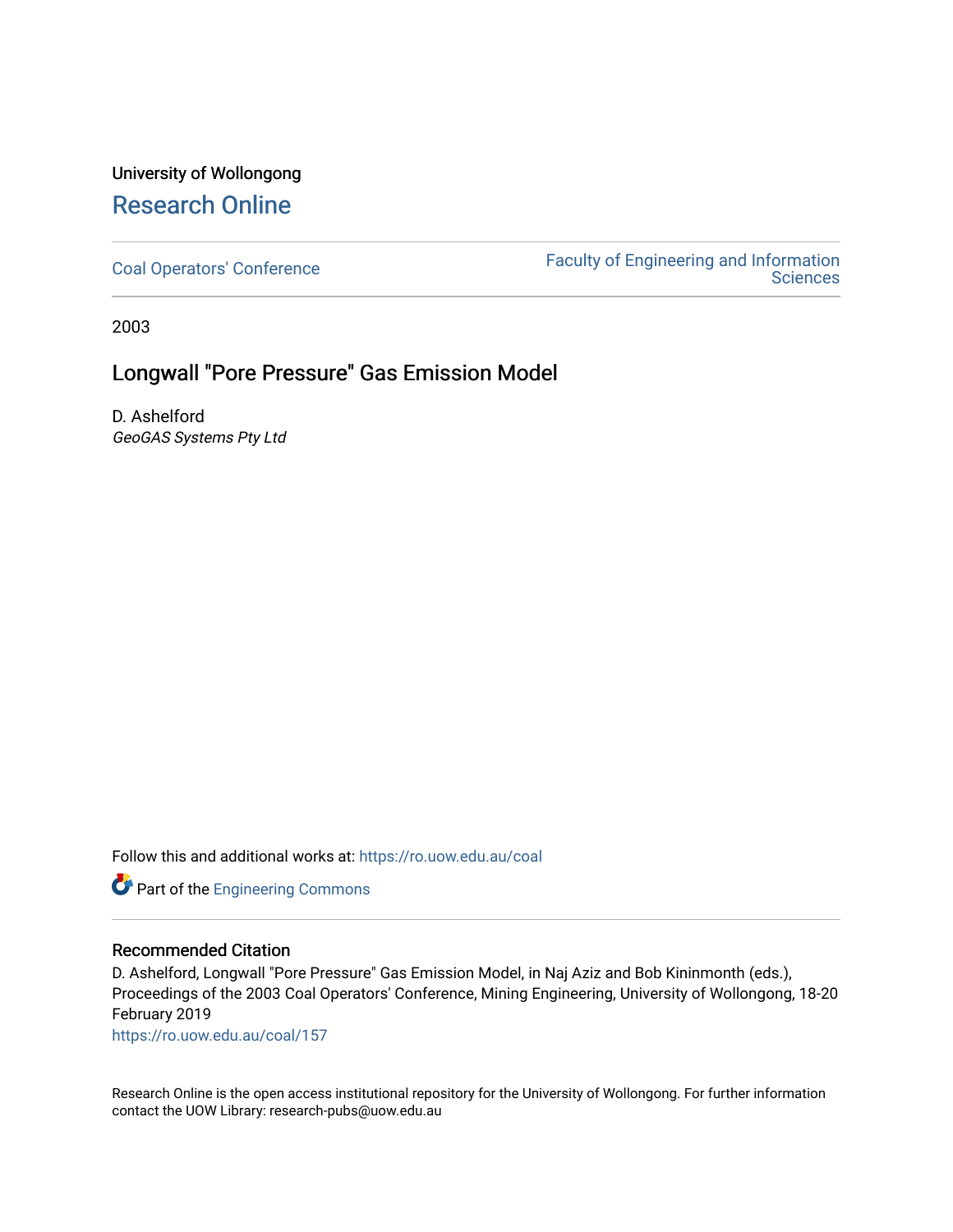# **LONGWALL "PORE PRESSURE" GAS EMISSION MODEL**

## **David Ashelford 1**

*ABSTRACT:* Extraction of coal by longwall mining methods has improved greatly over recent years with tonnage rates per week now surpassing yearly tonnes of a few years ago. As mines go deeper and tonnage rates increase then gas emission also increases. For the purposes of understanding gas emission and planning strategies short and long term, modelling of gas emission using the "Pore Pressure" longwall gas emission technique, illustrated is an attempt to model this phenomenon.

The input data to the model includes the gas reservoir properties relevant to underground coal seams and extraction of coal using the longwall technique to evaluate the release of gas into the mine workings. Variations in weekly production, face airflow quantities, the efficiency of gas drainage levels and differing face widths can be tested using the model.

Mine planners can use the interactive spreadsheet developed through this model to assess the limits of production, ventilation capacity and gas drainage requirements.

#### **INTRODUCTION**

Gas emission in a coal mining environment is a function of the mining process and its interaction with the gas reservoir. Planners are aware of the problem right from the start - how much emission and how to deal with the problem are where a model can assist.

The development of the "Pore Pressure" model took account of many gas reservoir and geological parameters of coal seams and allowed variation of mining operations in arriving at a gas emission value. This can be directly related to roadway gas concentrations in return and bleeder airways and can be adjusted for gas capture in an interactive spreadsheet. The process is quite complex involving an understanding of the changes in "pore pressure" resulting from rock mechanics processes associated with longwall extraction and the changes in gas desorption from those strata where the pore pressure has been sufficiently reduced. The level of uncertainty can be addressed by using a probability modelling approach.

#### **GAS RESERVOIR PROPERTIES**

The longwall "Pore Pressure" model draws on the following gas reservoir properties for the determination of gas release.

- Measured gas content (Qm) at reservoir temperature
- Gas desorption rate
- Gas composition
- Gas sorption capacity at reservoir temperature
- Seam thickness and mineral matter above and below the working section (ash/density)
- Pore pressure
- Coal and sandstone porosity

These parameters and how they are measured are described by Williams, Casey and Yurakov (2000).

Gas desorption occurs in those regions above and below the working seam, where the pore pressure is reduced , as a result of mining, to below the gas desorption pressure of the coaly gas sources. Within the relaxation zone, permeability is deemed to be sufficiently high that gas emission is determined only by desorption rate, which is a function of the pressure differential between gas desorption pressure and pore pressure. An active region of gas emission occurs between the front and rear abutments. When the relaxed zone and goaf passes into the rear

 $\overline{a}$ 

<sup>&</sup>lt;sup>1</sup> GeoGAS Systems Pty Ltd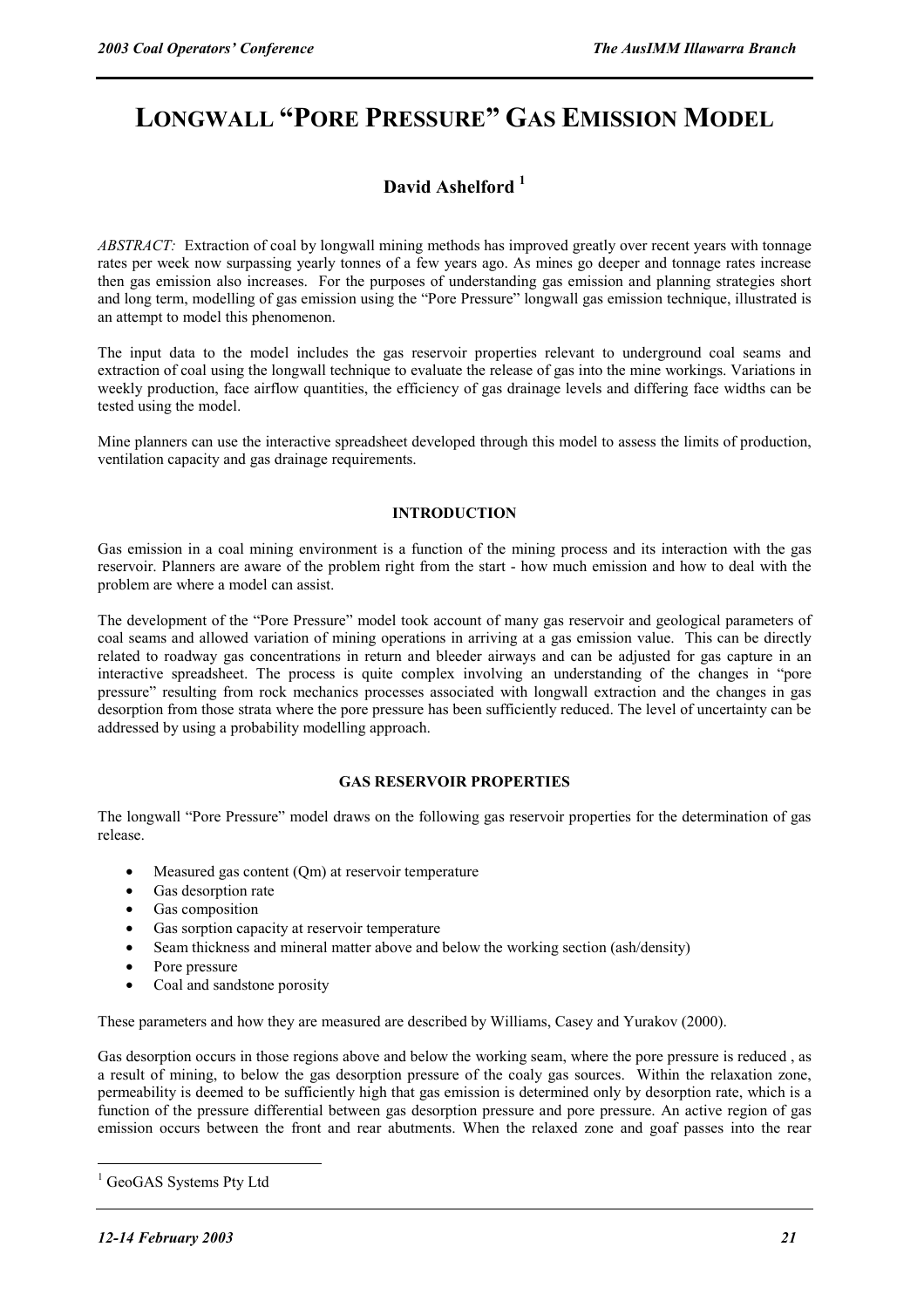abutment, the gas desorption rate is reduced to simulate the rise in pore pressure, with a resulting large reduction in gas emission. Once the gas is released it is assumed to be available for gas capture by drainage or ventilation.

#### **THE MODEL**

The model is derived from approaches used in Europe (Boxho et al. 1980) where the gas sources within an empirically defined envelope defining the "degree of gas emission" are summed to arrive at a specific emission value. In the pore pressure model, the "degree of gas emission" is variable according to whether the gas desorption pressure exceeds the relaxed zone pore pressure. The gas desorption pressure is determined by the interaction of gas content and gas composition with the gas sorption capacity of the coal at that particular pore pressure. The European models also suffer from the simplistic assumption that gas emission is directly proportional to production rate. In the pore pressure model, re-elevating the pore pressure by reconsolidation of the goaf was found to be essential to obtain a model match with measured data. Definition of the pore pressure resulting from mining is obtained as output from the finite difference simulator FLAC (ITASCA, 1995).

The model consists of a three dimensional array of elements, each being assigned values reflecting the state of the gas reservoir at a particular instant and with respect to location to the mining face and rear abutment. When calculation of gas released is summed from these elements a total gas emission from coal and rock strata from the surface to the working seam, and from the working seam to the extent of the stratigraphy in the floor is achieved. This three dimensional matrix is nominally eight blocks wide with as many as 300 vertical blocks and 250 blocks in length totalling up to 600,000 elements.

The size of the each element horizontally is a function of face width and a length based on production rate. Vertically the elements are related to the thickness of geological strata above and below the working section (Figure 1).



Longwall width split into

**FIG. 1 – Simplified Block Arrangement for Longwall Model** 

The dimensions of elements are calculated in the following way:

- Width The full-face width is divided in half with four equivalent sections that relate to the boundaries indicated in the FLAC model (Figure 2, NB: Only half the face width is indicated.)
- Length Relates to production rate as a time slice per day: eg 5,000 tpd from a 2.5 m extraction height equals 7.1 m/day. (This value varies with production rate.)
- Depth Represents the thickness of each layer from stratigraphy of the borehole, used for the model. (Examples Figure 3). Layers or sections are normally limited to a maximum thickness of five metres, (to assist with calculation accuracy).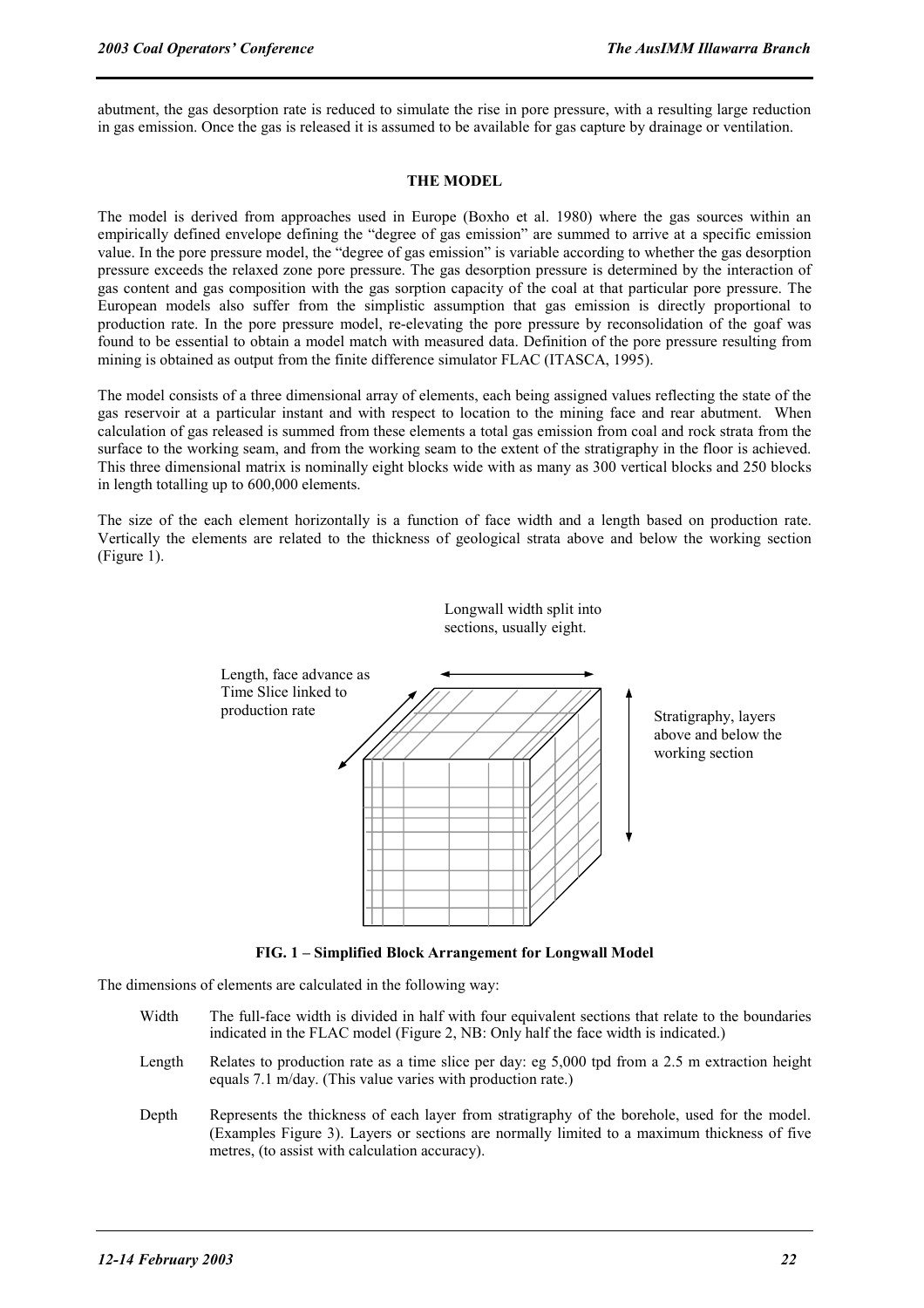

**FIG. 2 - FLAC Model of Pore Pressure Contours with Half Longwall Width Indicated** 



**FIG 3 - Borehole Stratigraphy Examples** 

As an aid to understanding the modelling output and comparisons between boreholes, all the coal and coaly layers from the entire borehole are summed to give a profile of ; this is plotted as Coal Equivalent Thickness, (Figure 4).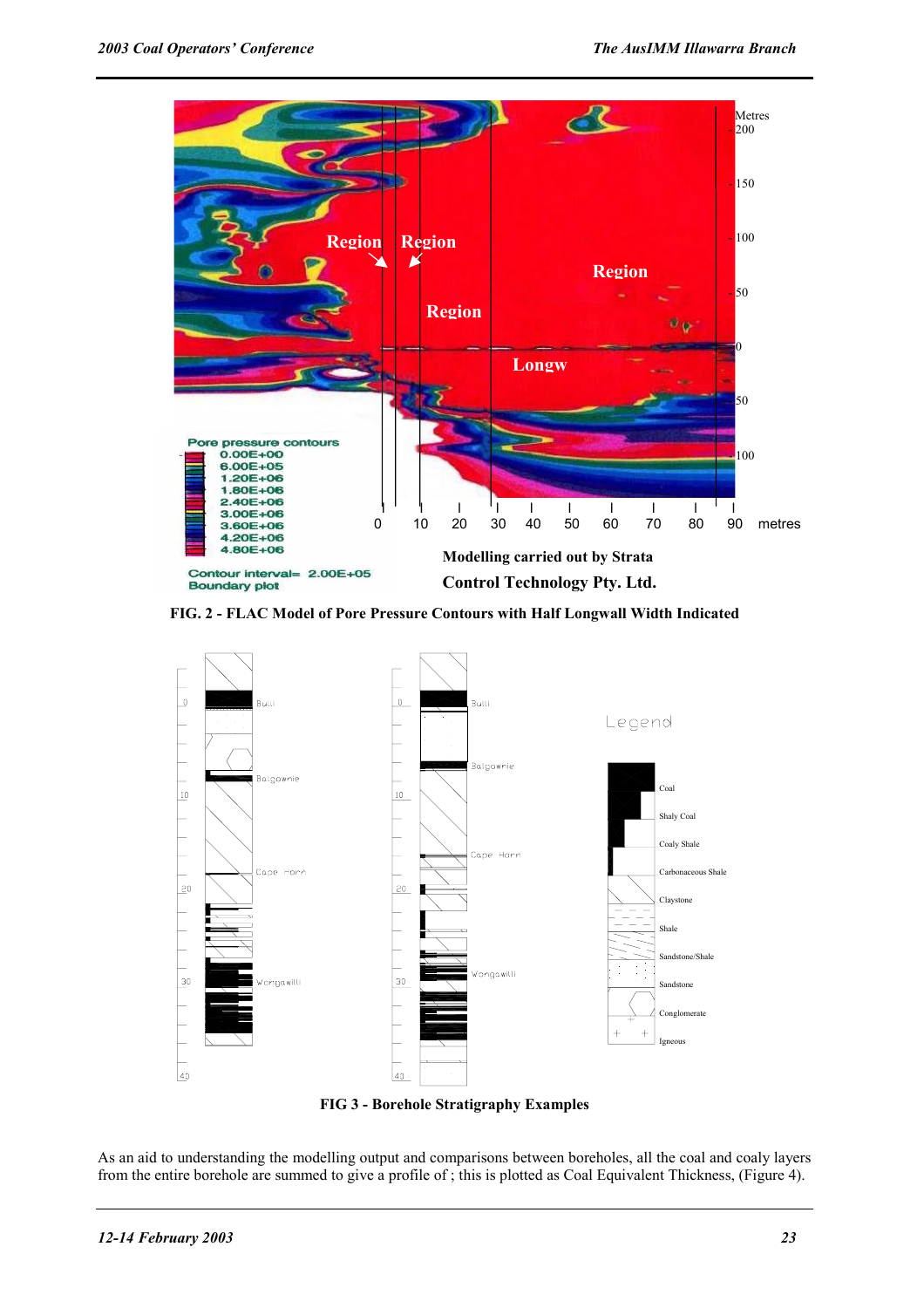For each element, the following is specified:

- Gas content (in m<sup>3</sup>/t, m<sup>3</sup>/m<sup>3</sup> and m<sup>3</sup>/m<sup>2</sup>, described by Williams (1996) for each element is initially assigned from defined gas content data or more often as a relationship with depth from borehole gas content analysis.
- The pressure of the fluid in the pore volume induced by mining (normally from FLAC modelling, Figure 2)
- Desorption pressure is calculated from the gas content using gas sorption isotherms, (Figure 4).
- Gas desorption rate, which is a function of the gas content, and the extent to which the gas desorption pressure exceeds the mining induced pore pressure. Gas is not allowed to desorb below the gas sorption capacity at one atmosphere absolute pressure.
- Reductions in gas desorption rate in response to goaf loading, set at a prescribed distance behind the face position.
- Proximity to the face and working seam.
- Non-coal stratigraphy such as sandstone and conglomerates assume pore spaces and these are assigned proportional gas content.



**FIG. 4 – Coal Equivalent Thickness and Gas Desorption Pressure at Initial Gas Content** 

When the model is run, the pressure for each element is recalculated as per the pore pressure induced by mining and if this is below it's desorption pressure then gas is released. In an example, say the initial desorption pressure was 1,200 kPa  $\alpha$  5.9 m3/t then a pressure reduction to 800 kPa would mean a gas release of 1.4 m<sup>3</sup>/t at a rate defined by the gas content and the pressure difference (Figure 5). Gas release does not occur below the one atmosphere pressure.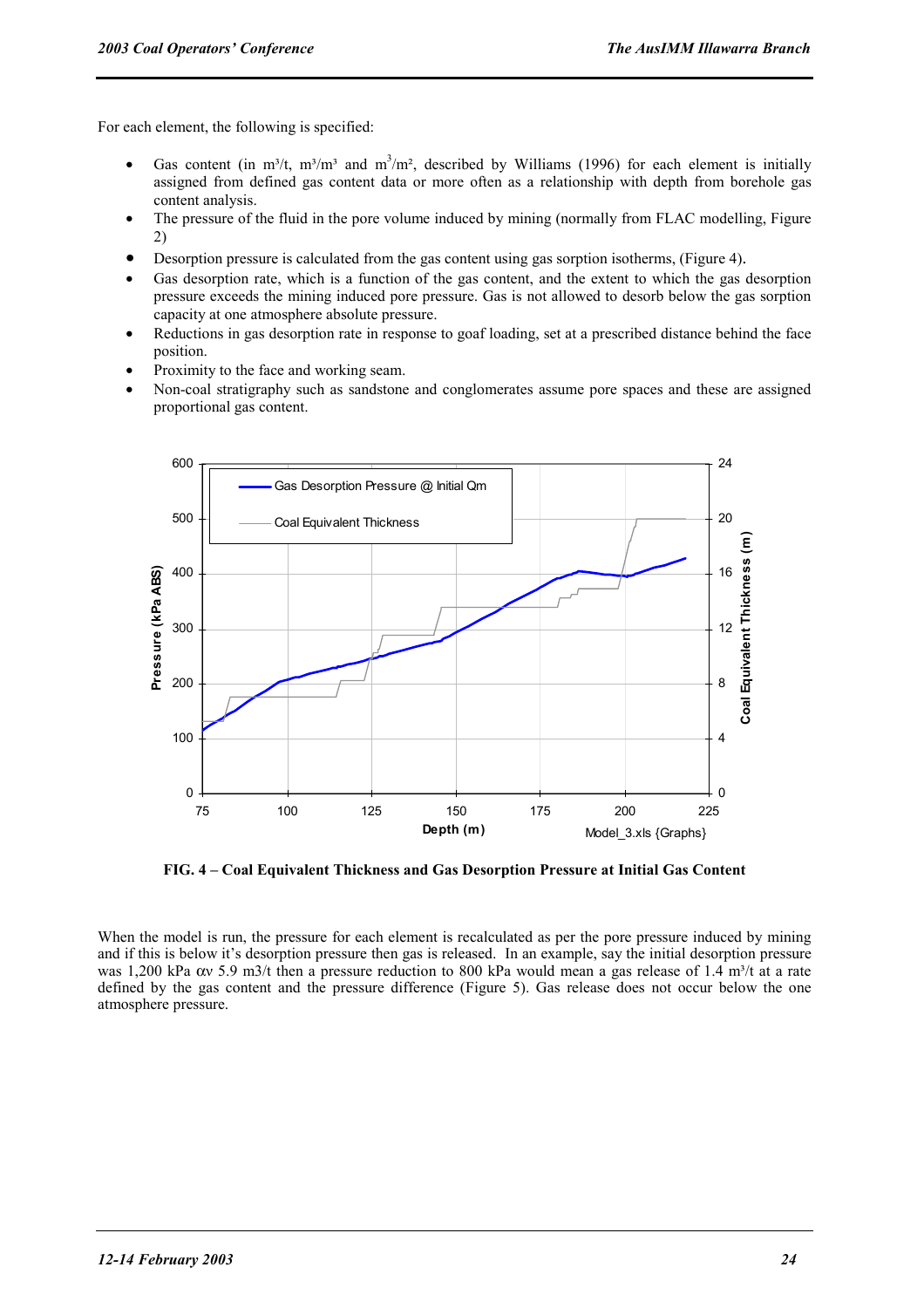

**FIG. 5 – Sorption Isotherm Indicating Gas Release with Pressure Reduction** 

A zone of influence can be plotted where the pore pressure is less than the desorption pressure allowing gas release, (Figure 6).

It is this calculated volume of gas release in each element that is then summed for differing production rates to calculate the total gas make. The initial output is identified points that are fitted with a power trend curve as a gas make curve, (Figure 7).



**FIG. 6 – Zone of Influence, Where Desorption Pressure Greater Than Pore Pressure**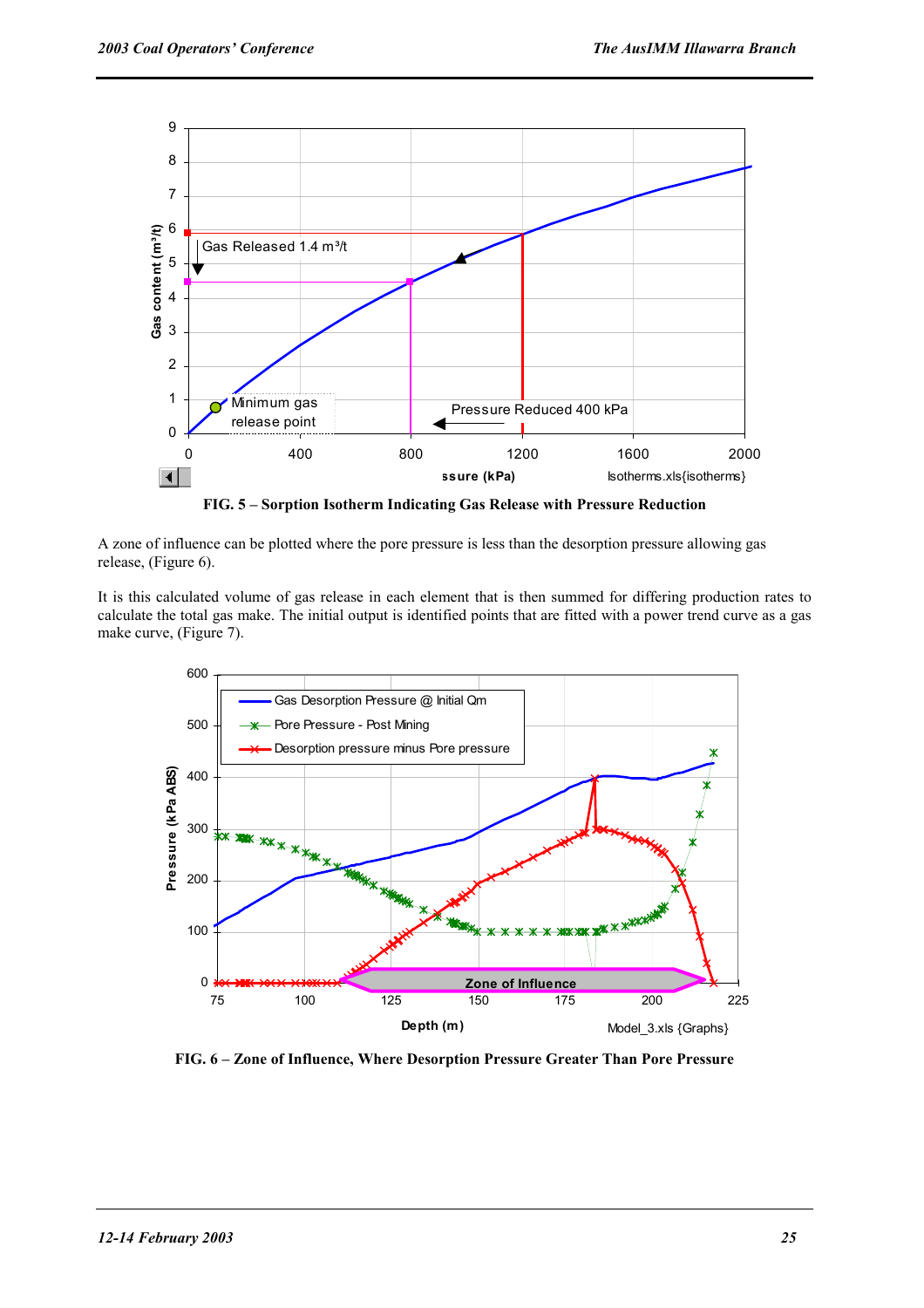

**FIG. 7 – Gas Make Curve Plotted from Model Results** 

### **GAS MAKE**

Why model Gas Make? Gas make  $(m^3/t)$  as a function of production when plotted as a consistent relationship indicates similar gas domains. Complete longwalls or large areas of longwalls have been found with consistent gas domains. A relationship has been established between the gas make coefficients linking gas emission and production rate (Williams, Maddocks and Gale (1992). This relationship will be explored later to explain the use of the modelling result.

As a means of comparison three examples of actual curves have been included to show the gas domains that occur while longwall mining.

- Example 1 (Figure 8) is a typical Gas Make curve from a standard longwall operation.
- In Example 2, the longwall has continued with three separate domains indicated.
- The third chart (Example 3) indicates additional gas emission issuing from a dyke crossing diagonally across the face. Note the return to normal gas make levels after the dyke disappeared from the face area.

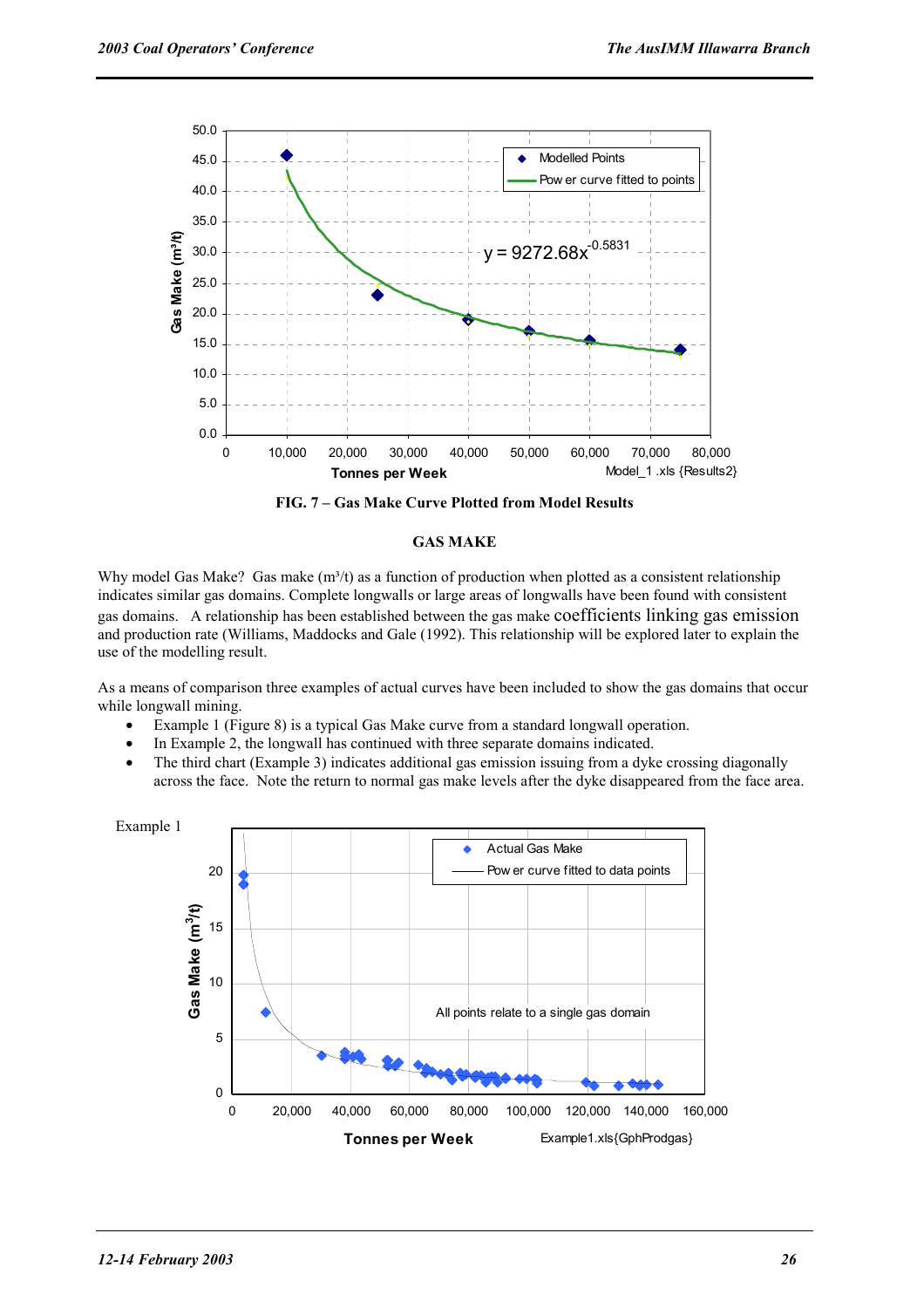

**FIG. 8 - Gas Make Curves of Actual Longwall's** 

## **GAS EMISSION MODEL CAPABILITIES**

The longwall gas emission model is capable of quantifying the gas make depend on changes in:

- Gas content of the coaly material
- Coal sorption properties
- Porosity and water saturation of the non coaly material
- The thickness and proximity of the gas sources to the working seam
- Longwall face width

Using the interactive spreadsheet demonstrated below changes can also be made to the following

• Mining rate, including production days per week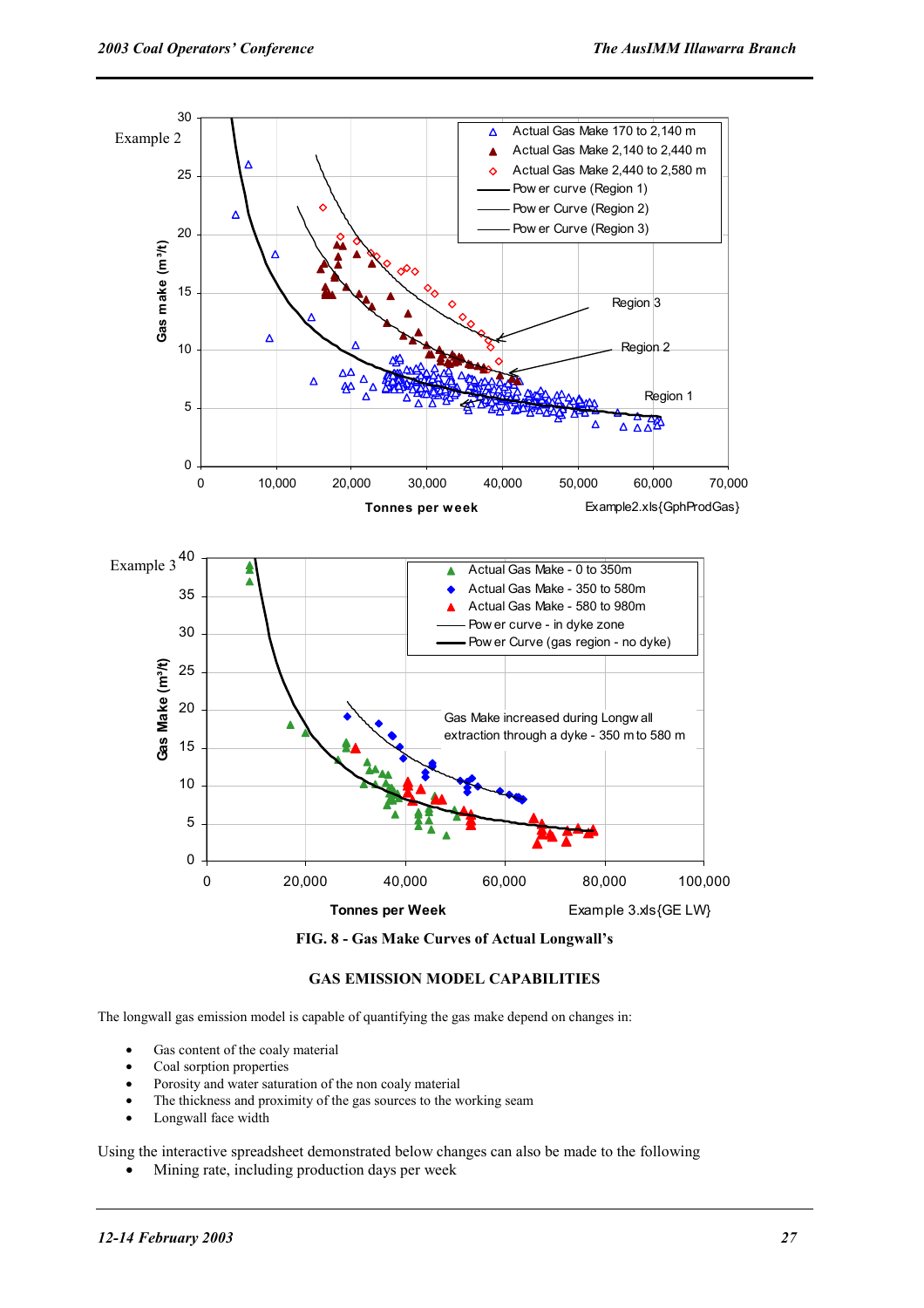- Ventilation airflows along the faceline and bleeder airways
- Gas capture and working seam predrainage

The gas make curve from the "Pore Pressure" model alone is only the first stage of modelling. It is the interpretation and information that is obtained from this initial modelling in the form of an interactive spreadsheet that is the real advantage of the model.

An example of an interactive spreadsheet with the gas make curve coefficients entered has variable options in the form of drop down boxes, (Figure 9). In this case the variable options are:

- Daily Production
- Number mining days per week
- Face Airflow
- **Bleeder Airflow**
- Gas Drainage percentage and
- Bleeder face separation %



**FIG.9 - Example Longwall Emission Model Input/Output** 

The indicated gas emission results for a daily production of 6,000 tonnes are 1,184 l/s and with 25 % to drainage and 30 % to the bleeder return have the Peak CH<sub>4</sub> percentage in the face return at  $1.04\%$ . (NB: Peak Value is the calculated value from modelling times an irregularity coefficient of 1.5)

Altering the daily production to 8,000 tpd changes the Peak Daily CH<sub>4</sub> gas emission to 1,335 l/s and the Peak CH<sub>4</sub> gas percentage in the face return to 1.17%.

#### **GAS EMISSION MODEL LIMITATIONS**

Only regular gas emission can be modelled. The emission model cannot simulate the propensity for sudden gas releases from floor breaks. The emission model elements are not capable of interaction with each other.

Apart from the effect of goaf reconsolidation, gas desorption rate is the limiting factor in the supply of gas to the system. Included in the goaf reconsolidation effect is the re-establishment of hydraulic head in the floor behind the face.